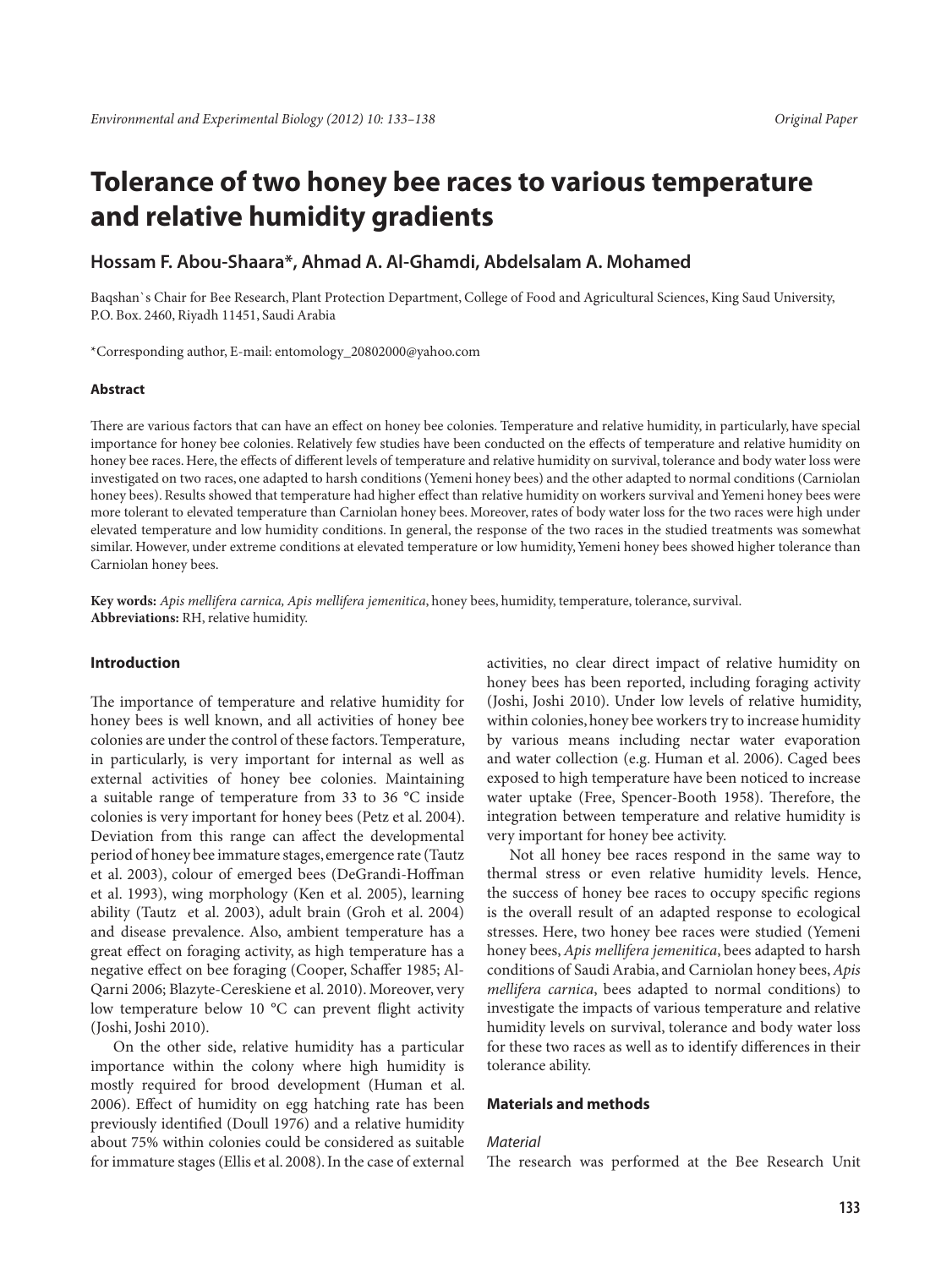laboratory, King Saud University, Saudi Arabia. The influence of temperature and relative humidity was investigated on forager bees (age above 21 days) of two honey bee races, Yemeni (*Apis mellifera jemenitica* Ruttner) and Carniolan (*Apis mellifera carnica* Pollmann) honey bees. The following experiments were conducted under controlled conditions of temperatures and relative humidity (RH) in Memeret incubators, Germany. These incubators allowed control of temperature and relative humidity, and have an internal glass door to allow treatment inspection without interrupting adjusted levels of temperature and relative humidity.

# *Workers survival*

Three cages with dimensions  $16 \times 16 \times 7$ cm and with one glass side and one wire mesh side (Fig. 1) per race were used per treatment. Fifty workers per each cage per race with a total of 300 workers for the two races were used per treatment. Caged bees were provided with 5 mL water, 5 mL 50% sugar syrup, and a 20 g pollen patty. Temperature levels of 35 °C, 40 °C and 45 °C at 75% constant RH, and RH levels of 15, 30, 50 and 75% at constant temperature of 35 °C were tested. These levels of temperature and relative humidity were selected to coincide with the existing harsh conditions, elevated temperature and low humidity, of Saudi Arabia. The cages were subjected to one of the treatments and daily inspection was made of the number of dead workers. Worker survival per each cage was calculated as the number of days at which all bees had died. Subsequently, the survival mean per treatment was calculated by dividing the total number of days at which 100% death was occurred in three cages by three (the number of cages per each treatment).

#### *Temperature tolerance*

To assess heat tolerance for the two races, the method of Atmowidjojo et al. (1997) was adopted with some modifications. A total of 300 bees per each race were used in this experiment (50 bees per cage and six cages per race). The caged bees were equilibrated to room temperature before the incubator-programme started. The incubator was adjusted to a constant humidity (50%), while temperature was programmed to start at 30 °C and increase to 70 °C during 80 min. After the incubator heating program was started, the number of intolerant bees were recorded at each 0.5 °C step. The dorsal turning reflex was used to assess temperature tolerance. Bees unable to right themselves immediately were classed as intolerant to the given temperature. The temperature at which bees started to be intolerant and the percentage of intolerant bees per each temperature were recorded.

#### *Body water loss*

Rates of body water loss were estimated gravimetrically. Three plastic containers with an upper cover of aluminum foil with 100 pores were used per race per treatment. Ten bees were placed in each container (total of thirty bees per race per treatment) and were weighed by using GR 200 balance (A & D Company Limited, Japan) to the nearest 0.01 mg (W1). The experimental groups were maintained in incubators at 35 °C, 40 °C or 45 °C. Combinations of the temperatures and 10, 25 and 50% RH treatments for 2 h were employed, after which the bees were reweighed (W2). Rates of water loss were calculated as  $(W1) - (W2)$ . To identify the water loss rate per bee, each weight was divided by 10 and the final results were expressed as mg per hour  $(mg h^{-1})$ .



**Fig. 1.** Cages used for bee survival studies in the present experiments.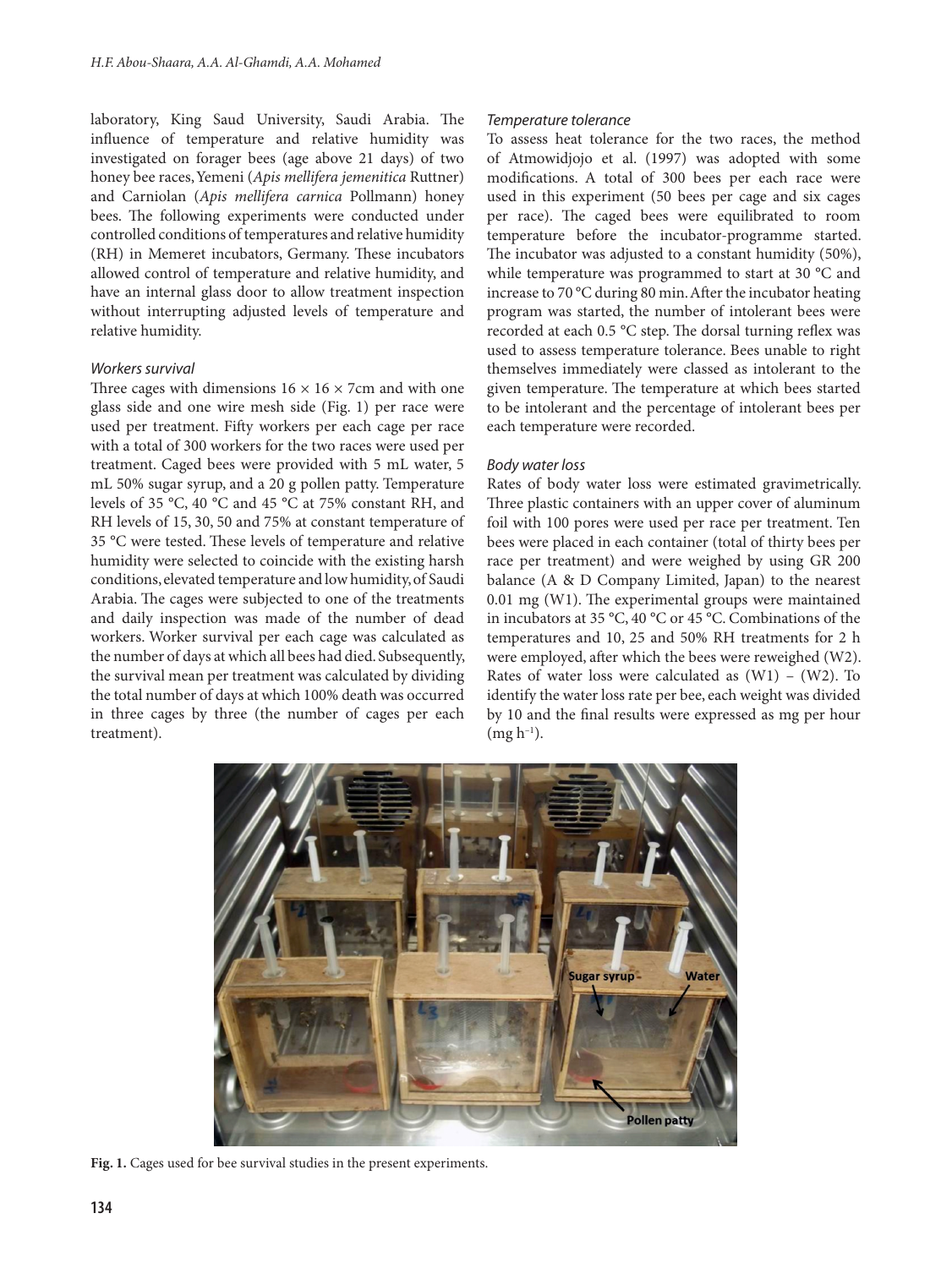#### *Statistical analysis*

A completely randomized design was used for all the above-mentioned experiments. The obtained data were statistically analysed using analysis of variance (ANOVA) and means were compared by using the Least Significant Difference test  $(LSD<sub>0.05</sub>)$  with the SAS 9.1.3 programme (SAS Institute 2004).

#### **Results**

## *Effect of temperature on worker survival*

Honey bee races showed distinctive response to different temperature gradients (Table 1). At 35 °C, relatively long survival was found for Carniolan and Yemeni honey bees, while at 40 °C Yemeni honey bees survived longer than Carniolan honey bees by about 2.66 days. At 45 °C all workers of Carniolan and Yemeni honey bees had died within 24 h. Significant ( $P < 0.05$ ) and a strong negative correlation  $(r = -0.91)$  was found between survival and temperature.

A significant difference (*P* < 0.05) was found between survival of Yemeni and Carniolan honey bees 40 °C while no significant differences were found for the other treatments  $(LSD<sub>0.05</sub>$  values were 6.54, 2.62 and 0 for treatments 35 °C, 40 °C and 45 °C, respectively).

## *Effect of relative humidity on worker survival*

At a fixed temperature of 35 °C, humidity had effect on worker survival (Table 1). The best survival for the two races was at relative humidity of 75% followed by 50%, 30%, and then 15%. Mean values of worker survival were higher for Carniolan honey bees than Yemeni honey bees at all humidity treatments except at 15% where Yemeni honey bees had higher survival than Carniolan honey bees. In general, no large differences in survival were found between Yemeni and Carniolan honey bees at all humidity treatments, as difference in survival between the two races was only 1, 0.66, 0.34 and 1 days for treatments of 15, 30, 50 and 75%, respectively. Significant (*P* < 0.05) and moderate positive correlation (*r* = 0.79) was found between survival and humidity.

No significant differences (*P* > 0.05) were found between mean survival of Yemeni and Carniolan honey bees at all humidity treatments  $(LSD<sub>0.05</sub>$  values were 5.70, 4.43, 5.23 and 6.54 for treatments 15, 30, 50 and 75% RH, respectively).

# *Effect of temperature and relative humidity on worker survival*

Results of temperature and relative humidity treatments are shown in Table 1. Temperature seemed to have higher effect on worker survival than humidity, as a noticeable reduction in workers survival was found with elevated temperature. On the other hand, no major difference in workers survival was observed between humidity treatments, especially between 30 and 50% as well as between 50 and 75%. The highest reduction in worker survival was observed at temperatures 40 and 45 °C, as well as at relative humidity 15%. However, the reduction rate of survival in the case of temperature was higher than that of humidity.

No significant differences (*P* > 0.05) were detected between survival at 40 and 45 °C in the case of Carniolan honey bees, while significant differences (*P* < 0.05) were found between survival in all heat treatments for Yemeni honey bees. Also, no significant differences were found between survival at humidity treatments 15 and 30% as well as 30 and 50% in the case of Carniolan honey bees, while no significant differences were found between survival among humidity treatments 75, 50 and 30% as well as 50, 30 and 15%. In general, significant differences were found between the overall mean survival on heat treatments while no significant differences were detected between the overall mean of some humidity treatments (30 and 50% as well as 30 and 15%).

It was clear that temperature had higher effect on worker survival than humidity. Yemeni honey bees showed higher survival under elevated temperature and very low humidity conditions than Carniolan honey bees while Carniolan

| <b>Type of treatment</b> | Temperature $(^{\circ}C)$ / | Survival mean $(days) \pm SE$ | Overall mean $\pm$ SD     |                           |
|--------------------------|-----------------------------|-------------------------------|---------------------------|---------------------------|
|                          | humidity $(\%)$             | <b>Carniolan honey bees</b>   | Yemeni honey bees         |                           |
| Heat treatments          | 35/75                       | $13.67 \pm 1.45$ a            | $12.67 \pm 1.85$ a        | $13.16 \pm 2.64$ a        |
|                          | 40/75                       | $2.67 \pm 0.67$ b             | $5.33 \pm 0.67$ b         | $4.00 \pm 1.78$ b         |
|                          | 45/75                       | $1.00 \pm 0.00$ b             | $1.00 \pm 0.00 \text{ c}$ | $1.00 \pm 0.00 \text{ c}$ |
| Humidity treatments      | 35/15                       | $5.33 \pm 1.20$ c             | $6.33 \pm 1.67$ b         | $5.83 \pm 2.32$ c         |
|                          | 35/30                       | $8.33 \pm 0.66$ bc            | $7.67 \pm 1.45$ ab        | $8.00 \pm 1.79$ bc        |
|                          | 35/50                       | $9.67 \pm 0.67$ b             | $9.33 \pm 1.76$ ab        | $9.50 \pm 2.07$ b         |
|                          | 35/75                       | $13.67 \pm 1.45$ a            | $12.67 \pm 1.85$ a        | $13.16 \pm 2.64$ a        |
|                          | $LSD0.05$ (temperature)     | 3.19                          | 3.94                      | 2.26                      |
|                          | $LSD0.05$ (humidity)        | 3.44                          | 5.51                      | 2.68                      |

**Table 1.** Mean survival (days) for two honey bee races at different temperature and relative humidity gradients. Means followed with the same letter in the same column within each treatment category are not significantly different (*P* > 0.05)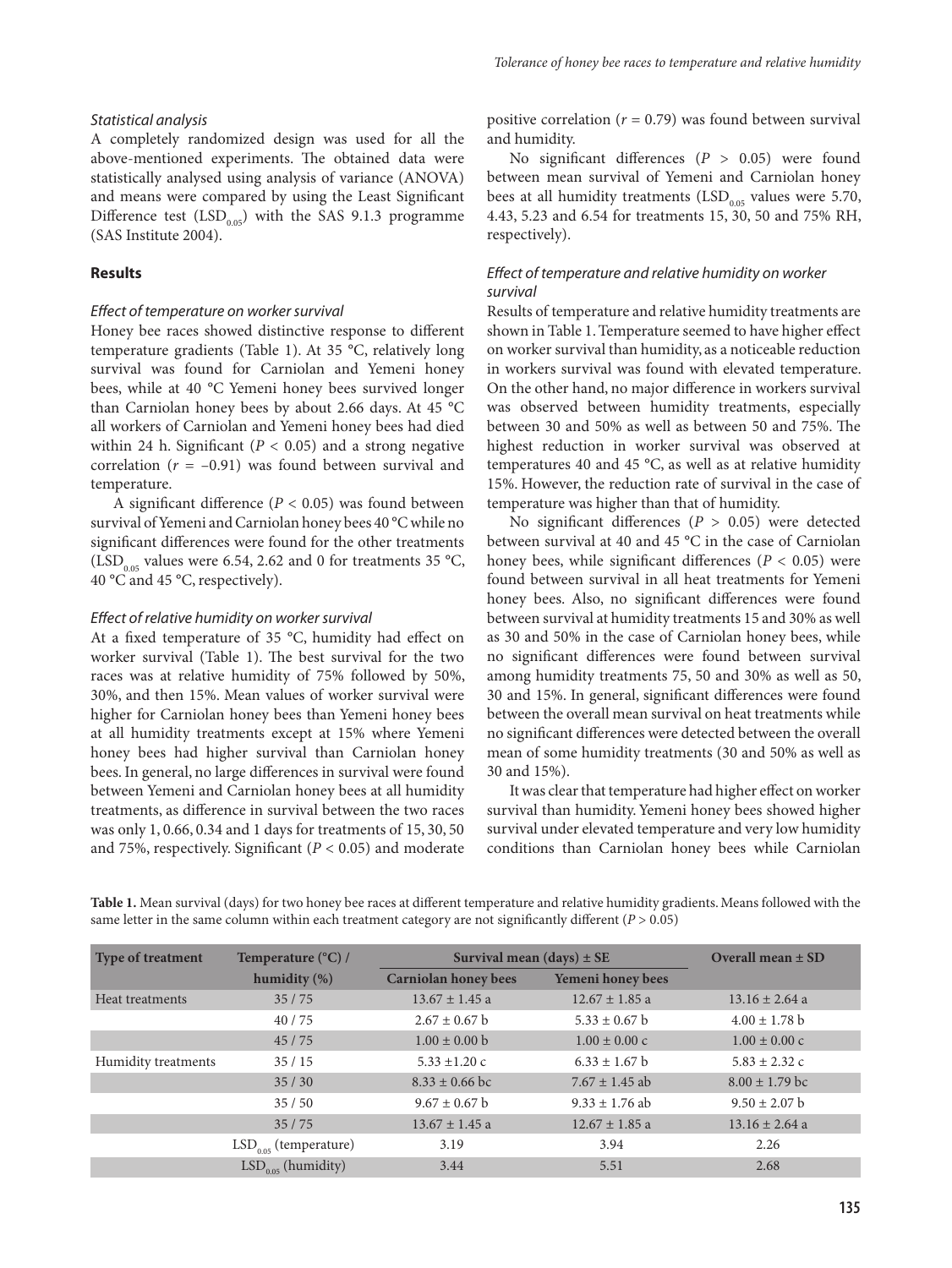honey bees had higher survival than Yemeni honey bees under suitable conditions, especially at temperature 35°C and humidity above 30%.

## *Temperature tolerance*

After exposing honey bee workers to various temperatures from 30 to 70 °C, Carniolan honey bee workers began to be intolerant at 57.5 °C while Yemeni honey bee workers began to be intolerant at 61 °C (Fig. 2). All Carniolan honey bee workers had died at 66 °C, while all Yemeni honey workers had died at 68 °C. The majority of intolerant Carniolan honey bees were observed at 62.5 and 66 °C while for Yemeni honey bees the majority occurred at 64 to 68 °C. In general, Yemeni honey bees had higher ability to tolerate temperature than Carniolan honey bees.

## *Body water loss*

Table 2 shows body water loss for the studied races under different levels of temperature and relative humidity. The highest body water loss was found when honey bee workers were exposed to 10% RH and temperatures of 40 and 45 °C, as well as 25% RH and 45 °C, while the least loss was obtained when honey bee workers were exposed to 50% RH and temperature 45, 40 and 35 °C. In general, Carniolan honey bee workers lost more body water than Yemeni honey bees, especially at high temperatures 40 and 45 °C and low humidity 10 and 25%.

Significant differences, in general, were found in water loss between all temperature and relative humidity treatments except between temperature treatments of 35 and 40 °C at all humidity treatments for Carniolan honey bees, also between treatments of 35 and 40 °C at 10% RH as well as 35 and 40 °C at 25% RH for Yemeni honey bees. Moreover, significant differences were found between Carniolan and Yemeni honey bees for all treatments (*P* < 0.05), except at 50% RH and 35 °C.

## **Discussion**

# *Effect of temperature and relative humidity on workers survival*

High temperature had negative effect on worker survival for the two races. This result is in accordance with Remolina et al. (2007) who exposed honey bee workers to 42 °C till death and found the range of life span mean was from 31 to 91 h (about 1.29 to 3.79 days). Also, Mardan and Kevan (2002) found that adult workers of giant honey bees, *Apis dorsata*, exposed to 38 and 45 °C had died within 5 days and 48 h, respectively which supports the idea that temperature has negative effect on worker survival.

The highest mean worker survival was at temperature treatment of 35 °C, observed by Clinch and Faulke (2012) who found that the least mortality rates of honey bee workers were at temperature treatment of 35 °C. Yemeni honey bees showed higher survival at temperature 40 °C



**Fig. 2.** Mortality of Yemeni and Carniolan honey bees with elevated temperature.

than Carniolan honey bees. However, no differences were found between survival of the two races at 35 and 45 °C. Thus, Yemeni honey bees can be used for beekeeping purposes at regions with higher ambient temperature than Carniolan honey bees.

Higher relative humidity treatments was associated with increasing worker survival. However, the effect of humidity was not high and no differences in survival mean were detected between the two races. Moreover, Carniolan honey bees had higher survival than Yemeni honey bees for all treatments except at 15% RH, which indicated the high performance of both Carniolan than Yemeni honey bees under normal conditions, while under stress conditions Yemeni honey bees seemed to have better response than Carniolan honey bees.

Generally, high humidity is better for enhancing survival. Unfortunately, there are not many studies that have considered effect of humidity on honey bee workers. However, the effect of humidity seemed to be rather low, in accordance with the findings of Joshi and Joshi (2010) who investigated honey bee flight activity.

## *Temperature tolerance*

Presently, the bees adapted to harsh conditions (Yemeni honey bees) had higher tolerance ability than the adapted bees to normal conditions (Carniolan honey bees). This result is in agreement with the findings of Atmowidjojo et al. (1997), who observed that tolerance of the feral honey bees, more adapted bees to harsh conditions, as higher than domestic honey bees of the Arizona region. In general, Yemeni and Carniolan honey bees were less tolerant to very high temperature, which is supported by the study of Mardan and Kevan (2002) who found that temperature from 26 to 36 °C did not affect survivorship of workers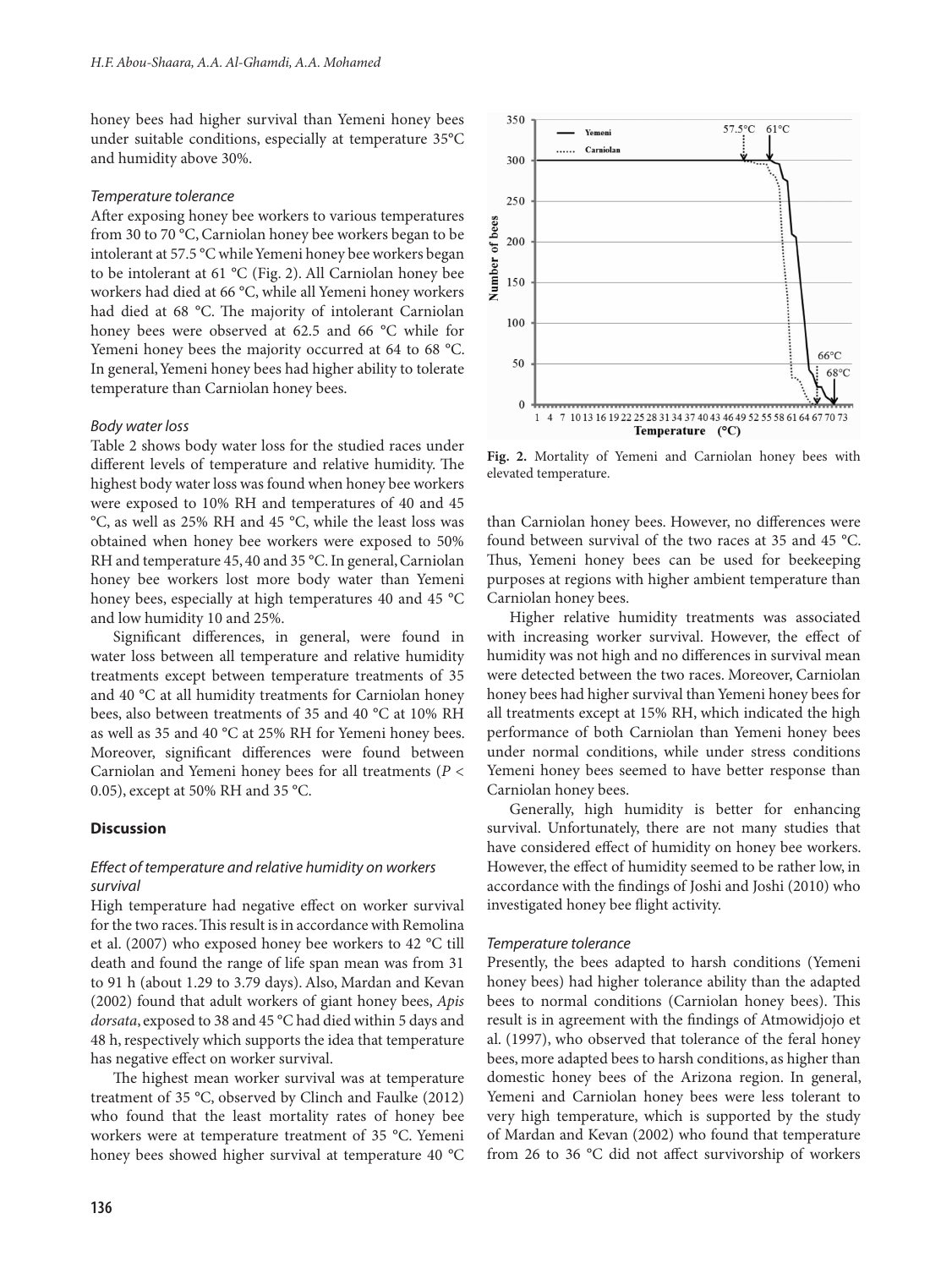of giant honey bees, *A. dorsata*, survivorship while at 45 °C workers had died within 48 h. Thus, honey bees have less tolerance ability to endure high temperatures for a long time. The ability of honey bee races to survive under high temperatures before death can be explained by the presence of heat shock proteins which have been identified previously in honey bee larvae (Chacon-Almeida et al. 2000) and adults (Severson et al. 1990). Also, the differences between Yemeni and Carniolan honey bees in their thermal tolerance could be attributed to differences in their body size as Yemeni honey bees are smaller than Carniolan honey bees (Abou-Shaara, Al-Ghamdi 2012).

In the present study, the maximum tolerance for honey bee workers was found at 57.5 and 61 °C while the maximum tolerance was found at 49.1 °C by Kafer et al. (2012) study and at 42.8 and 50.7 °C by Atmowidjojo et al. (1997). Thus, the present results differ from those in other studies. These differences in maximum tolerance can be attributed to study conditions and honey bee race used: Kafer et al. (2012) investigated Carniolan honey bees and a temperature range from 25 to 53 °C at an increasing rate of 0.25 °C per minute. Atmowidjojo et al. (1997) used a temperature range from 30 to 60 °C at an increasing rate of 0.5 °C per minute for domestic and feral honey bees of the Arizona region. In the present study a temperature range from 30 to 70 °C at an increasing rate of 0.5 °C per minute and RH 50% were tested on Carniolan and Yemeni honey bees. No data about relative humidity were provided in the Kafer et al. (2012) and Atmowidjojo et al. (1997) investigations.

#### *Body water loss*

As compared with Yemeni honey bees, Carniolan honey bees lost more body water under the studied treatments. This result is in accordance with Al-Qarni (2006), who found that mean weight loss was higher for Carniolan honey bees than Yemeni honey bees, after subjecting the bees to air temperature during season for two hours in conditions of the Riyadh region, Saudi Arabia. Also, rates of body water loss increased with elevated temperature and with low humidity. This is in accordance with Roberts and Harrison (1999), who observed that water vapour loss increased at air temperature values above 33 °C.

Moreover, Atmowidjojo et al. (1997) recorded the highest rate of body water loss at 35 °C and 0% relative humidity while the least mean body water loss was at 25 °C / 75% RH and at 30 °C / 100% RH. Additionally, in a study by Heinrich (1980) honey bees at ambient temperature of 15 °C to 25 °C were found to maintain head temperature above the ambient temperature by about 7 °C while at ambient temperature of 46 °C mean of head temperature was about 43 °C, which implies that honey bees under high temperature decrease their body temperature mainly by body water loss or other means.

|                                                                                                                                              | $\mathrm{LSD}_{_{0.05}}$        |     |                  | $3.17 \pm 0.33$ a RH 10% (0.94)                       | RH 25% (1.10) | RH 50% (0.94) | 1.33 ± 0.17 b 1.67 ± 0.16 4.17 ± 0.17 a 0.67 ± 0.16 1.17 ± 0.16 5 17 ± 0.17 a 0.50 ± 0.00 c 1.00 ± 0.00 b 1.67 ± 0.16 a RH 10% (0.58) | RH 25% (0.58) | RH 50% (0.33) |                          |
|----------------------------------------------------------------------------------------------------------------------------------------------|---------------------------------|-----|------------------|-------------------------------------------------------|---------------|---------------|---------------------------------------------------------------------------------------------------------------------------------------|---------------|---------------|--------------------------|
| Table 2. Mean ± SE of body water loss (mg h <sup>-1</sup> ) of honey bee workers under different levels of temperature and relative humidity |                                 | 50% | 45°C             |                                                       |               |               |                                                                                                                                       |               |               | 1.03                     |
|                                                                                                                                              |                                 |     | 0.0 <sub>b</sub> | $1.83 \pm 0.16$ b                                     |               |               |                                                                                                                                       |               |               | 0.46                     |
|                                                                                                                                              |                                 |     | $35^{\circ}C$    | $1.00 \pm 0.28$ b                                     |               |               |                                                                                                                                       |               |               | $0.80*$                  |
|                                                                                                                                              |                                 | 25% | 45 °C            | $6.00 \pm 0.50 a$                                     |               |               |                                                                                                                                       |               |               | 1.46                     |
|                                                                                                                                              | Relative humidity / temperature |     | 0.0 <sub>b</sub> | $2.33 \pm 0.16$ b                                     |               |               |                                                                                                                                       |               |               | 0.65                     |
|                                                                                                                                              |                                 |     | $35^{\circ}$ C   | $1.33 \pm 0.17$ b                                     |               |               |                                                                                                                                       |               |               | 0.65                     |
|                                                                                                                                              |                                 | 10% | 45°C             |                                                       |               |               |                                                                                                                                       |               |               | 1.03                     |
|                                                                                                                                              |                                 |     | 0.0 <sub>b</sub> | $2.67 \pm 0.16$ b 3.50 $\pm$ 0.28 b 7.16 $\pm$ 0.33 a |               |               |                                                                                                                                       |               |               | 0.92                     |
|                                                                                                                                              |                                 |     | $35^{\circ}C$    |                                                       |               |               |                                                                                                                                       |               |               | 0.65                     |
|                                                                                                                                              | Race                            |     |                  | Carniolan                                             |               |               | Yemeni                                                                                                                                |               |               | $\mathrm{LSD}_{_{0.05}}$ |